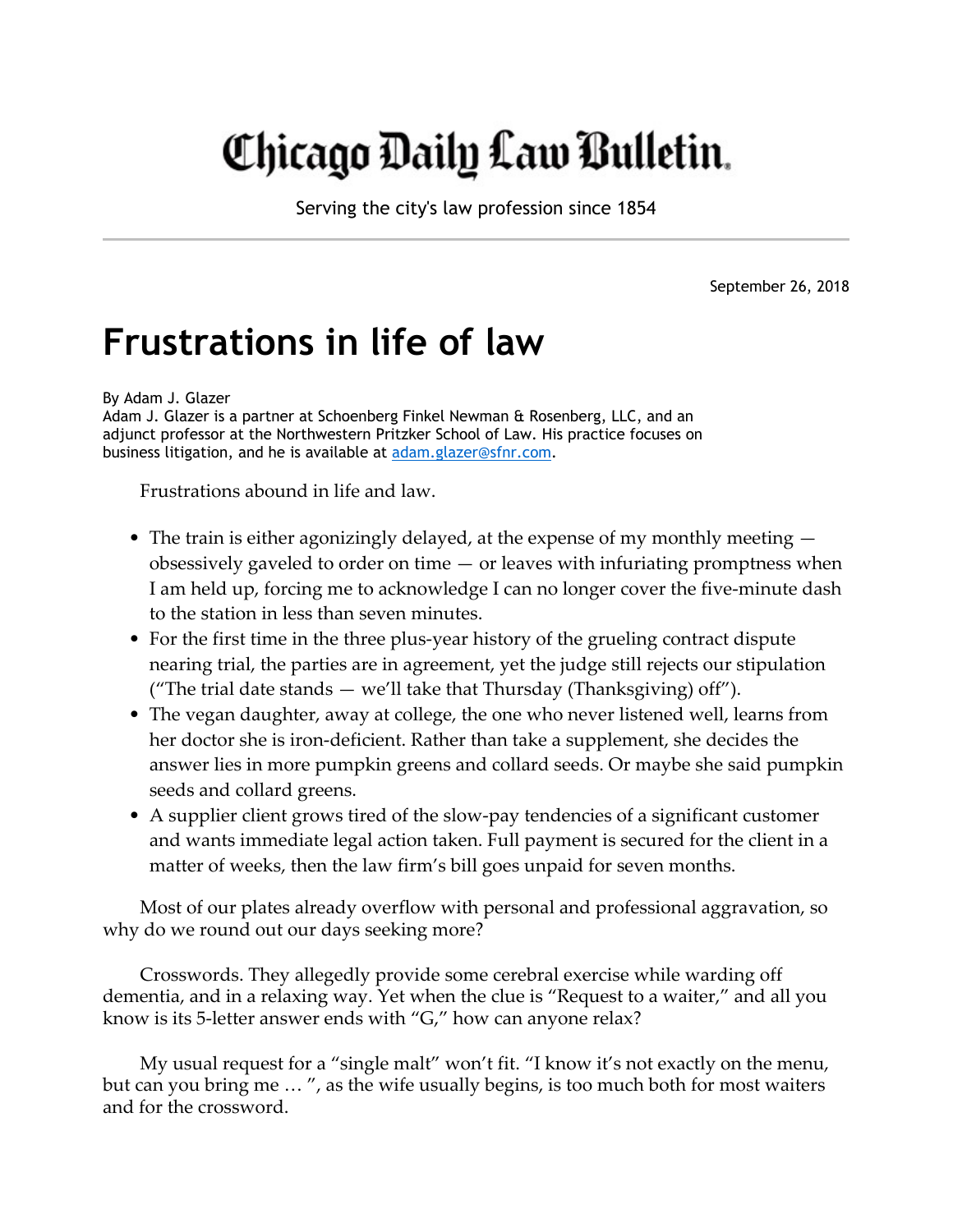Wait, "Bring"? No, the third letter is probably "M".

401(k) accounts. As lawyers, we can structure and execute leveraged buyouts for a private equity client, but we are plainly not responsible enough to plan for our own financial futures. So we authorize our firms to raid our paychecks and force retirement planning down our throats.

The thinking goes: It's less painful to take home less each pay period if the funds never hit our accounts in the first place. But alas, that's not the end of it.

We are expected to not only monitor the account's progress by making sense of the monthly asset reports/charts/summaries/schedules/statements we receive, but to meet regularly with financial advisers, who speak in tongues, about our "goals."

Eyes quickly gloss over as these cryptic advisers reference such concepts as P/E ratios, dollar-cost averaging, portfolio diversification, asset allocation and risk tolerance. The last such session I endured actually had me eager to return to the draft brief awaiting me on federal pre-emption of state usury laws.

"Yes, yes, I trust you, Jordan," I cried over my shoulder as I hastily left the meeting, knowing it would serve me right if Jordan now filled my 401(k) with funds comprised of electric blanket startups in Western Sahara.

Golf. No article on frustration could leave out golf.

The lonely philosopher Charlie Brown, seated on his bench with sandwich in hand, said to himself, "Nothing takes the taste out of peanut butter quite like unrequited love." The taste is equally missing from golf, a game I've tried to love, knowing it never loved me back.

Patrick Reed of Texas won the 2018 Masters Tournament, his first major title. The other 29 million golfers in the U.S. did not.

It's a maddening game, and an ironic outlet for those fleeing professional exasperation.

Truly, the game's consensus redeeming virtue, other than the 19th hole, is the knowledge that 29 million other duffers not named Patrick Reed regularly leave their rounds nearly as frustrated.

Lunch. It's all too often "sandwiched" in between meetings, court appearances, conference calls and filing deadlines. Sandwich shops are ubiquitous in the Loop, making the easiest option hitting Potbelly, Pret, Specialty's, Jersey Mike's, Cosί or Au Bon Pain.

Yet, many today follow the "bread is dead" religion and seek to reroute the body's natural GPS system away from a pastrami on rye and toward a newfangled salad at sweetgreen, Just Salads, Beatrix Market, Freshii or the venerable Mac Kelly's Greens & Things.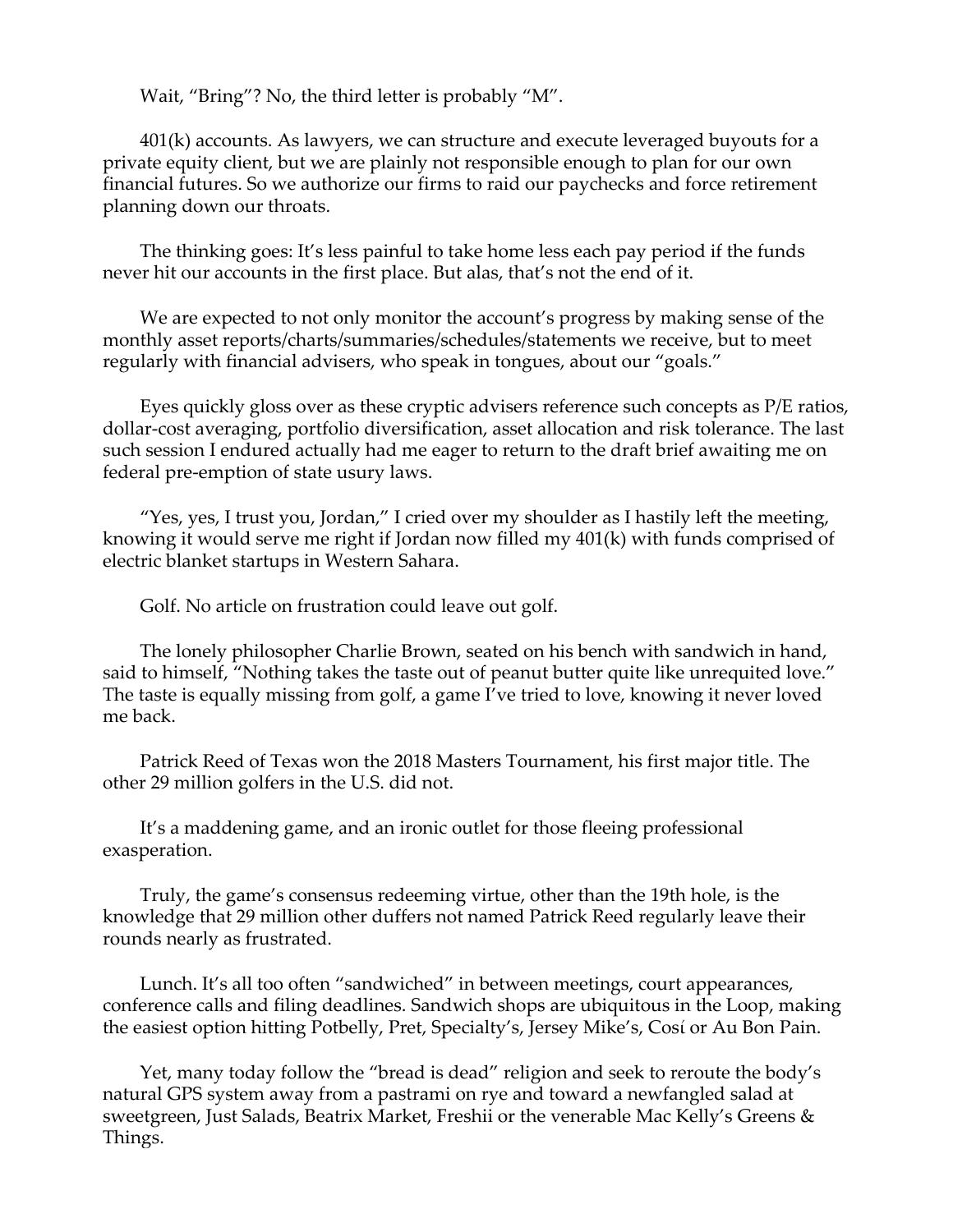Perhaps forcing down a spring mix with mango instead of an Italian beef serves some unspecified health interest, but when did sandwiches become an attorney's sworn enemy? Abraham Lincoln, Clarence Darrow, Thurgood Marshall, Perry Mason and Lt. Daniel Kaffee all denounced injustice and charging the wrong defendant, but did anyone ever hear them utter an unkind word about carbohydrates?

No matter, office lunch meetings find beleaguered, overworked and guilt-ridden lawyers sheepishly selecting a catered salad rather than the immensely more satisfying sub or panini offerings. Of course, when they think no one's looking on the way out, they snag a cookie or two.

While sandwiches and salads do not comprise the entire menu of lunch options, sitting down for a plate of fettuccine Alfredo or egg foo yung these days is nearly too decadent and time-consuming to consider. Besides, ordering Chinese food requires remembering to order it without MSG, and my mind is already racing ahead to this afternoon's deposition.

That's it! Back to the crossword: "NoMSG"

Networking. This is generally done every day while interacting with other lawyers, whether in court, at meetings, over cocktails or at lunch — when sharing a salad. Evenings and weekends can be filled with taking clients or prospects to dinners, ball games, golf courses or conferences.

We are told, however, that no matter how busy we are, these meager efforts are no longer enough.

We are to devise office seminars, expand our LinkedIn universe, schedule five new coffees with potential clients next week, become "thought leaders" on social media, polish our "elevator speeches" and get invited to that upcoming Stockholm conference to speak on "Legal Implications of the Scandinavian Midnight Sun."

And one more thing: Report back to the law firm's consultant when she returns early next month. Accountability now stands next to godliness. Cleanliness, arguably never a virtue to lawyers, was long ago supplanted.

Not another meeting with a marketing consultant. Isn't the 401(k) adviser available instead?

Feel free to e-mail me with the many frustrations I've omitted for use in a future column (where they'll almost surely be passed off as my own).

©2018 by Law Bulletin Media. Content on this site is protected by the copyright laws of the United States. The copyright laws prohibit any copying, redistributing, or retransmitting of any copyright-protected material. The content is NOT WARRANTED as to quality, accuracy or completeness, but is believed to be accurate at the time of compilation. Websites for other organizations are referenced at this site; however, the Law Bulletin Media does not endorse or imply endorsement as to the content of these websites. By using this site you agree